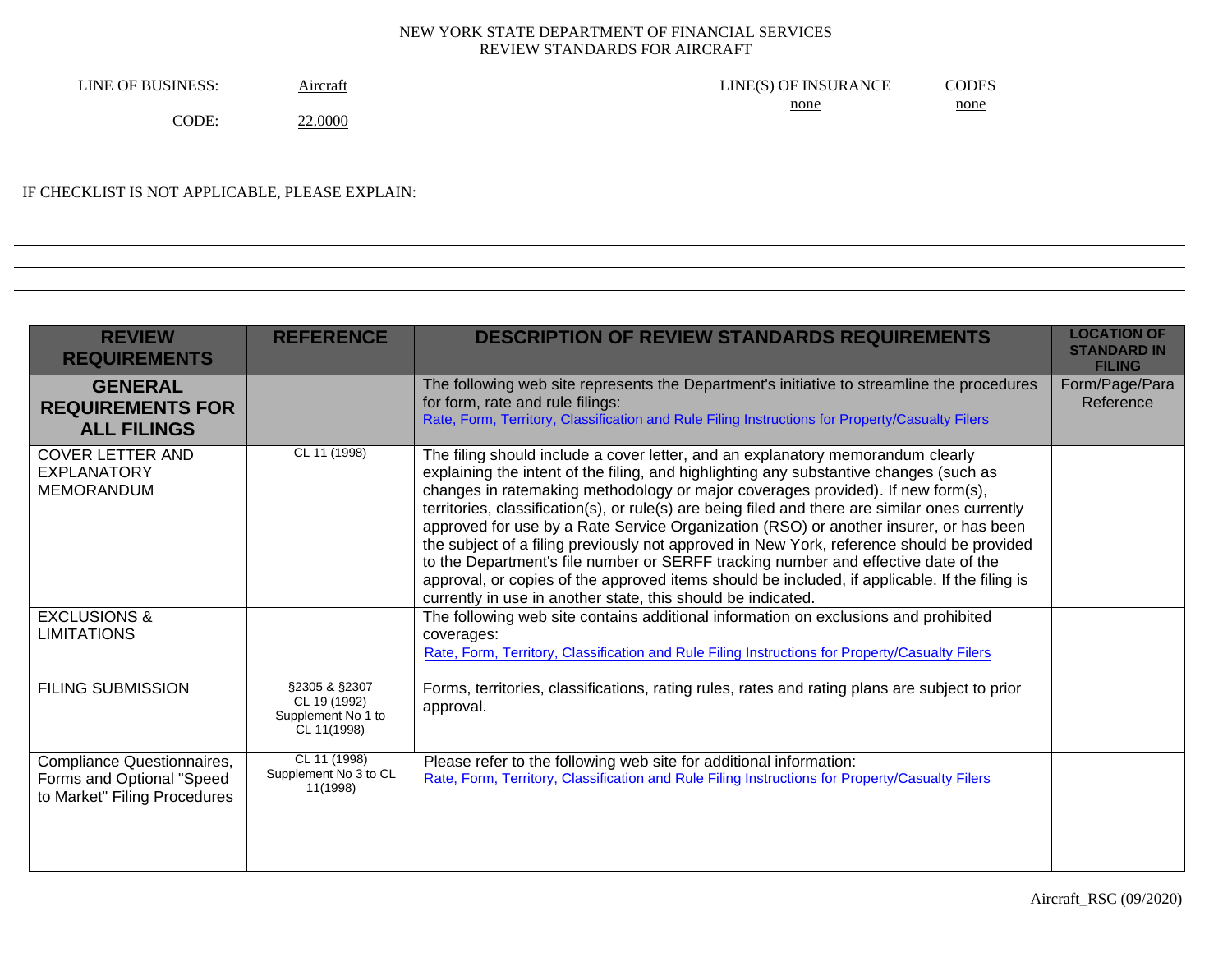| <b>REVIEW</b><br><b>REQUIREMENTS</b>      | <b>REFERENCE</b>                                                                                                       | <b>DESCRIPTION OF REVIEW STANDARDS REQUIREMENTS</b>                                                                                                                                                                                                                                                                                                                                                                                                                                                                                                                                                                                                                                                                                                                                                                                                                                                                                                                                                                                                                                                                      | <b>LOCATION OF</b><br><b>STANDARD IN</b> |
|-------------------------------------------|------------------------------------------------------------------------------------------------------------------------|--------------------------------------------------------------------------------------------------------------------------------------------------------------------------------------------------------------------------------------------------------------------------------------------------------------------------------------------------------------------------------------------------------------------------------------------------------------------------------------------------------------------------------------------------------------------------------------------------------------------------------------------------------------------------------------------------------------------------------------------------------------------------------------------------------------------------------------------------------------------------------------------------------------------------------------------------------------------------------------------------------------------------------------------------------------------------------------------------------------------------|------------------------------------------|
|                                           |                                                                                                                        |                                                                                                                                                                                                                                                                                                                                                                                                                                                                                                                                                                                                                                                                                                                                                                                                                                                                                                                                                                                                                                                                                                                          | <b>FILING</b>                            |
|                                           |                                                                                                                        |                                                                                                                                                                                                                                                                                                                                                                                                                                                                                                                                                                                                                                                                                                                                                                                                                                                                                                                                                                                                                                                                                                                          |                                          |
| NO FILE OR FILING<br><b>EXEMPTIONS</b>    | Article 63<br>11NYCRR16 (Reg. 86)                                                                                      | An authorized insurer must obtain a "Special Risk License" prior to writing business in the<br>"Free Trade Zone". Such business shall be limited to a Special Risk defined as either a<br>Class 1 risk, Class 2 risk as enumerated in the list contained in Regulation 86, or a Class<br>3 risk. Although filing is not required for a Class 1 risk or a Class 2 risk, rates and policy<br>forms applied to special risks must still satisfy governing standards set forth in the<br>Insurance Law and regulations. If it is a class 3 risk then the company is required to file<br>for information only any form that has not been previously filed with the Superintendent<br>within three business days after the first delivery of a policy using such form, but no later<br>than 60 calendar days after the inception date of such policy. It should be noted that any<br>policy form that an insurer previously filed with the Superintendent and that the<br>Superintendent disapproved or rejected or that the insurer withdrew will not be considered<br>to have been previously filed with the Superintendent. |                                          |
| PROHIBITED COVERAGES                      |                                                                                                                        | While the Department does not have an exhaustive list, some examples of prohibited<br>coverages include punitive damages and corporal punishment. Please refer to the<br>following web site for additional information:<br>Rate, Form, Territory, Classification and Rule Filing Instructions for Property/Casualty Filers                                                                                                                                                                                                                                                                                                                                                                                                                                                                                                                                                                                                                                                                                                                                                                                               |                                          |
| SIDE BY SIDE<br><b>COMPARISON</b>         | CL 11 (1998)                                                                                                           | If the filing is a revision to existing form(s), territories, classification(s) or rule(s); Except for<br>simple, non-substantive changes, a side-by-side comparison of the form(s) or rule(s)<br>being proposed and those currently in use in New York, with all changes clearly marked<br>and explained in the company's cover letter or memorandum must be included. Revisions<br>to classifications and territories should include a comparison between those currently on<br>file (in New York) and those proposed, including relevant statistical data (experience) and<br>any rate or rate relativity effect. There should be a reference to the Department's<br>previous file number and/or a copy of the approval letter in which the current form(s),<br>territories, classification(s) or rule(s) were approved/acknowledged.                                                                                                                                                                                                                                                                                 |                                          |
| <b>FORMS: POLICY</b><br><b>PROVISIONS</b> | §2307, §3105, §3106,<br>§3404, §3407, §3407-a,<br>§3435 & Article 54<br>11 NYCRR 86 (Reg. 95)<br>11NYCRR153 (Reg. 135) | The Commercial Lines Property Insurance Form Filing Compliance Questionnaire<br>contains detailed information for making a aircraft filing including required policy<br>provisions, exclusions, prohibited coverages, and standard language, available at:<br>Rate, Form, Territory, Classification and Rule Filing Instructions for Property/Casualty Filers                                                                                                                                                                                                                                                                                                                                                                                                                                                                                                                                                                                                                                                                                                                                                            | Form/Page/Para<br>Reference              |
| <b>APPLICATIONS</b>                       |                                                                                                                        |                                                                                                                                                                                                                                                                                                                                                                                                                                                                                                                                                                                                                                                                                                                                                                                                                                                                                                                                                                                                                                                                                                                          |                                          |
| Filing exemption                          | \$2307(b)                                                                                                              | Applications which do not become part of the policy are exempt from filing requirements                                                                                                                                                                                                                                                                                                                                                                                                                                                                                                                                                                                                                                                                                                                                                                                                                                                                                                                                                                                                                                  |                                          |
| <b>Fraud Warning Statement</b>            | \$403(d)<br>11NYCRR86.4 (Reg. 95)                                                                                      | All applications must contain the prescribed fraud warning statement, which must be<br>incorporated immediately above the applicant's signature.                                                                                                                                                                                                                                                                                                                                                                                                                                                                                                                                                                                                                                                                                                                                                                                                                                                                                                                                                                         |                                          |
| <b>APPRAISAL</b>                          |                                                                                                                        |                                                                                                                                                                                                                                                                                                                                                                                                                                                                                                                                                                                                                                                                                                                                                                                                                                                                                                                                                                                                                                                                                                                          |                                          |
| Procedure for selection of<br>umpire      | §3408                                                                                                                  | While an appraisal provision is not required, such provision must comply with the<br>requirements of §3408 for selection of an umpire on failure to agree.                                                                                                                                                                                                                                                                                                                                                                                                                                                                                                                                                                                                                                                                                                                                                                                                                                                                                                                                                               |                                          |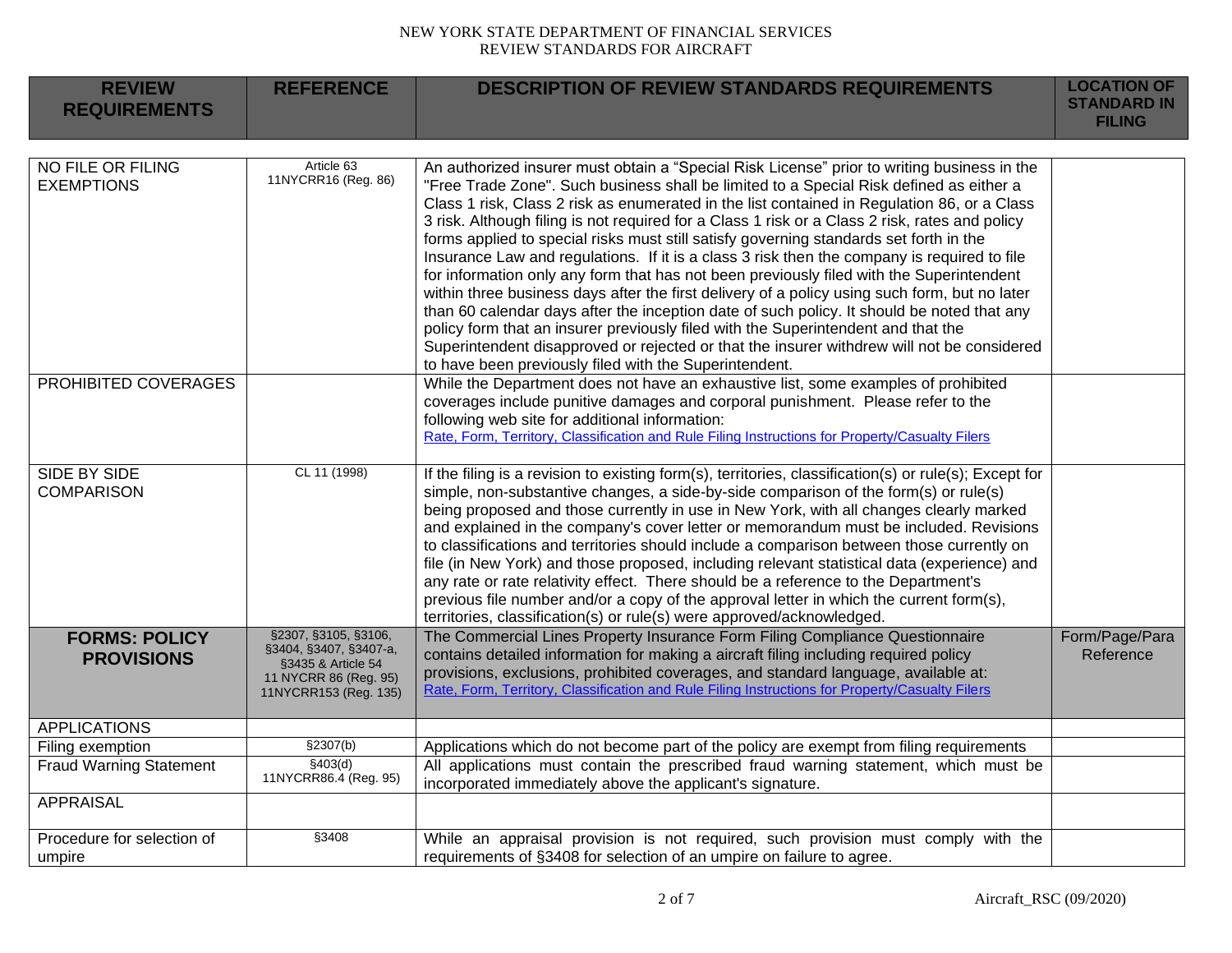| <b>REVIEW</b><br><b>REQUIREMENTS</b>             | <b>REFERENCE</b>                                                           | <b>DESCRIPTION OF REVIEW STANDARDS REQUIREMENTS</b>                                                                                                                                                                                                                                                                                                                                                                                                                                                                                                                                                                                                                                                    | <b>LOCATION OF</b><br><b>STANDARD IN</b><br><b>FILING</b> |
|--------------------------------------------------|----------------------------------------------------------------------------|--------------------------------------------------------------------------------------------------------------------------------------------------------------------------------------------------------------------------------------------------------------------------------------------------------------------------------------------------------------------------------------------------------------------------------------------------------------------------------------------------------------------------------------------------------------------------------------------------------------------------------------------------------------------------------------------------------|-----------------------------------------------------------|
|                                                  |                                                                            |                                                                                                                                                                                                                                                                                                                                                                                                                                                                                                                                                                                                                                                                                                        |                                                           |
| <b>ARBITRATION</b>                               |                                                                            | Arbitration of disputes between an insured and the insurer may not be required.                                                                                                                                                                                                                                                                                                                                                                                                                                                                                                                                                                                                                        |                                                           |
| <b>BANKRUPTCY</b><br><b>PROVISIONS</b>           |                                                                            |                                                                                                                                                                                                                                                                                                                                                                                                                                                                                                                                                                                                                                                                                                        |                                                           |
| <b>BLANK ENDORSEMENTS</b>                        |                                                                            | Not permitted since a blank endorsement may change policy provisions without the<br>proper approval by this Department. An exception may be made for a blank form if its<br>usage is apparent based on the title/language of the form itself (such as a change in<br>address form). Forms containing check boxes with a space for language to be added<br>are considered blank endorsements and are subject to these rules.                                                                                                                                                                                                                                                                            |                                                           |
| <b>CANCELLATION &amp; NON-</b><br><b>RENEWAL</b> | §3426<br>CL 14 (1986)<br>CL 11 (1989)<br>Supplement No 1 to CL<br>11(1989) | The Cancellation & Nonrenewal provisions apply to all commercial risk policies including<br>policies issued or issued for delivery in New York covering risks with multi-state locations<br>where the insured is principally headquartered in New York or the policy provides that<br>New York Law will govern. Please refer to the Commercial Lines Cancellation and<br>Nonrenewal Form Filing Compliance Questionnaire for detailed cancellation and<br>nonrenewal requirements, available at:<br>Rate, Form, Territory, Classification and Rule Filing Instructions for Property/Casualty Filers                                                                                                    |                                                           |
| Notice of Cancellation                           | §3426(b), (c), (h)(2), (g) &<br>(1)                                        | The cancellation provisions must comply with the statutory requirements for the content of<br>the notice (including loss information), proof of notice, special provisions, and time frame<br>for giving notice. Any notice which fails to include a provision required by Section 3426<br>shall not be an effective notice of cancellation. Notice must be mailed/delivered to the first<br>name insured and to the insured's authorized agent or broker.  Please refer to Item I.A of<br>the Commercial Lines Cancellation and Nonrenewal Form Filing Compliance<br>Questionnaire, available at: Rate, Form, Territory, Classification and Rule Filing<br>Instructions for Property/Casualty Filers. |                                                           |
| Notice of Non Renewal                            | $§3426(e), (g), (h)(2)$ & (I)                                              | The nonrenewal provisions must comply with the statutory requirements for the content of<br>the notice (including loss information), proof of notice, special provisions, and time frame<br>for giving notice. Any notice which fails to include a provision required by Section 3426<br>shall not be an effective notice of nonrenewal. Notice must be mailed/delivered to the<br>first name insured and to the insured's authorized agent or broker. Please refer to Item I.B<br>of the Commercial Lines Cancellation and Nonrenewal Form Filing Compliance<br>Questionnaire, available at: Rate, Form, Territory, Classification and Rule Filing<br>Instructions for Property/Casualty Filers.      |                                                           |
| <b>Required Policy Period</b>                    | $$3426(a)(2)$ & (d)(2)                                                     | A required policy period means a period of one year from the date as of which a covered<br>policy is renewed or first issued. A policy issued for less than one year must be in<br>compliance with statutory reasons outlined in §3426(d)(2). Please refer to Item II of the<br>Commercial Lines Cancellation and Nonrenewal Form Filing Compliance Questionnaire,<br>available at: Rate, Form, Territory, Classification and Rule Filing Instructions for<br><b>Property/Casualty Filers.</b>                                                                                                                                                                                                         |                                                           |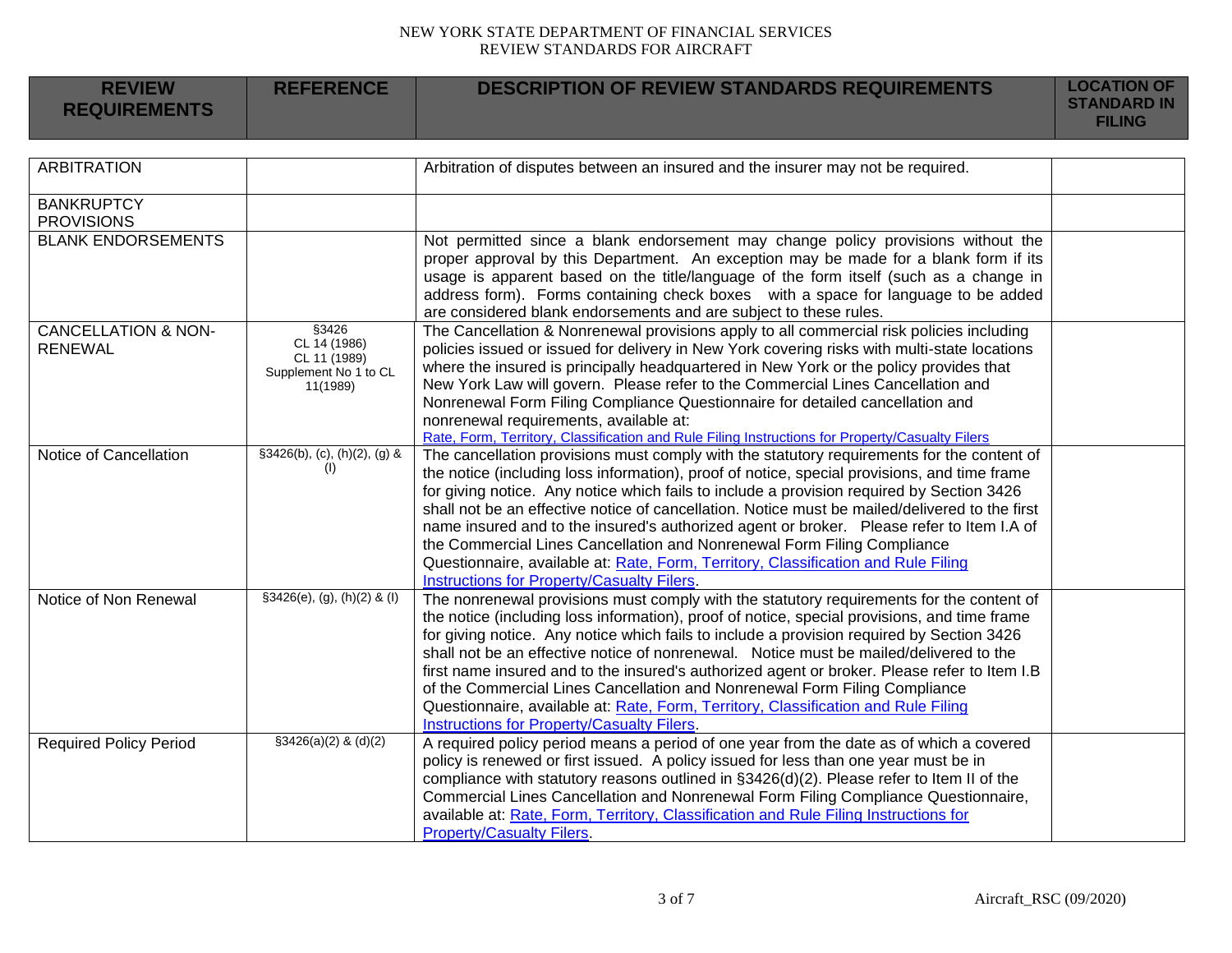| <b>REVIEW</b><br><b>REQUIREMENTS</b> | <b>REFERENCE</b> | <b>DESCRIPTION OF REVIEW STANDARDS REQUIREMENTS</b> | <b>LOCATION OF</b><br><b>STANDARD IN</b><br><b>FILING</b> |
|--------------------------------------|------------------|-----------------------------------------------------|-----------------------------------------------------------|
|                                      |                  |                                                     |                                                           |

| Permissible Reasons for     | $$3426(b), (c)$ & (h) | A policy may be cancelled for any valid underwriting reason during the first 60 days a         |  |
|-----------------------------|-----------------------|------------------------------------------------------------------------------------------------|--|
| Cancellation                |                       | policy is in force. After the first 60 days, reasons for cancellation are limited to statutory |  |
|                             |                       | references. Please refer to Item I.A. 2 of the Commercial Lines Cancellation and               |  |
|                             |                       | Nonrenewal Form Filing Compliance Questionnaire, available at: Rate, Form, Territory,          |  |
|                             |                       | Classification and Rule Filing Instructions for Property/Casualty Filers.                      |  |
| Permissible Reasons for     | §3426(e) & (h)        | A valid underwriting reason must be specifically listed in notice. Please refer to the         |  |
| Non Renewal                 |                       | Commercial Lines Cancellation and Nonrenewal Form Filing Compliance Questionnaire,             |  |
|                             |                       | available at: Rate, Form, Territory, Classification and Rule Filing Instructions for           |  |
|                             |                       | <b>Property/Casualty Filers</b>                                                                |  |
| <b>Conditional Renewal</b>  | \$3426(e)(1)(B)       | A conditional renewal notice is required for any change in the policy less favorable to the    |  |
|                             |                       | policyholder. Such notice must contain the specific reason or reasons for conditional          |  |
|                             |                       | renewal and must comply with the statutory requirements for the content of the notice          |  |
|                             |                       | (including loss information), proof of notice, special provisions, and time frame for giving   |  |
|                             |                       | notice. Please refer to Item I.B.2 and I.B.3 of the Commercial Lines Cancellation and          |  |
|                             |                       | Nonrenewal Form Filing Compliance Questionnaire, available at: Rate, Form, Territory,          |  |
|                             |                       | Classification and Rule Filing Instructions for Property/Casualty Filers.                      |  |
| Suspension                  | Line 28 of §3404(e)   | A suspension of coverage shall not be considered a cancellation of coverage. However,          |  |
|                             | \$3426(m)             | the suspension provision may not be more restrictive than that of the standard fire policy     |  |
|                             |                       | provisions.                                                                                    |  |
| <b>FORMS MISCELLANEOUS</b>  | \$3407(a)             | All Property and Casualty insurance policies must contain a provision equal or more            |  |
|                             |                       | favorable to the provisions of §3407(a)                                                        |  |
| Numbered Forms              | \$2307(b)             | All policy forms and endorsements filed with the Department must include an identification     |  |
|                             |                       | number. Please refer to Item I.h of the Commercial Lines Property Insurance Form filing        |  |
|                             |                       | Compliance Questionnaire, available at Rate, Form, Territory, Classification and Rule          |  |
|                             |                       | Filing Instructions for Property/Casualty Filers.                                              |  |
| <b>Unlicensed Companies</b> | \$2307(b)             | All policy forms and endorsements filed with the Department may only include the names         |  |
|                             |                       | of insurers licensed in the State of New York. Please refer to Item I.f of the Commercial      |  |
|                             |                       | Lines Property Insurance Form Filing Compliance Questionnaire, available at Rate, Form,        |  |
|                             |                       | Territory, Classification and Rule Filing Instructions for Property/Casualty Filers.           |  |
| <b>FICTITIOUS GROUPS</b>    | \$3435                | The provisions of §3435 and Regulations 134 and 135 do not permit fictitious groups.           |  |
|                             | 11NYCRR301(Reg. 134)  | The issuance of group property & casualty insurance is limited to either not-for-profit or     |  |
|                             | 11NYCRR153 (Reg. 135) | municipality insureds, or purchasing groups formed under the Federal Liability Risk            |  |
|                             |                       | Retention Act of 1986 or quasi-group policies through a mass merchandising, safety             |  |
|                             |                       | group or similar program, in connection with State law or a Federal purchasing group.          |  |
|                             |                       | Please refer Item II of the Commercial Lines Property Insurance Form Filing Compliance         |  |
|                             |                       | Questionnaire, available at Rate, Form, Territory, Classification and Rule Filing              |  |
|                             |                       | Instructions for Property/Casualty Filers.                                                     |  |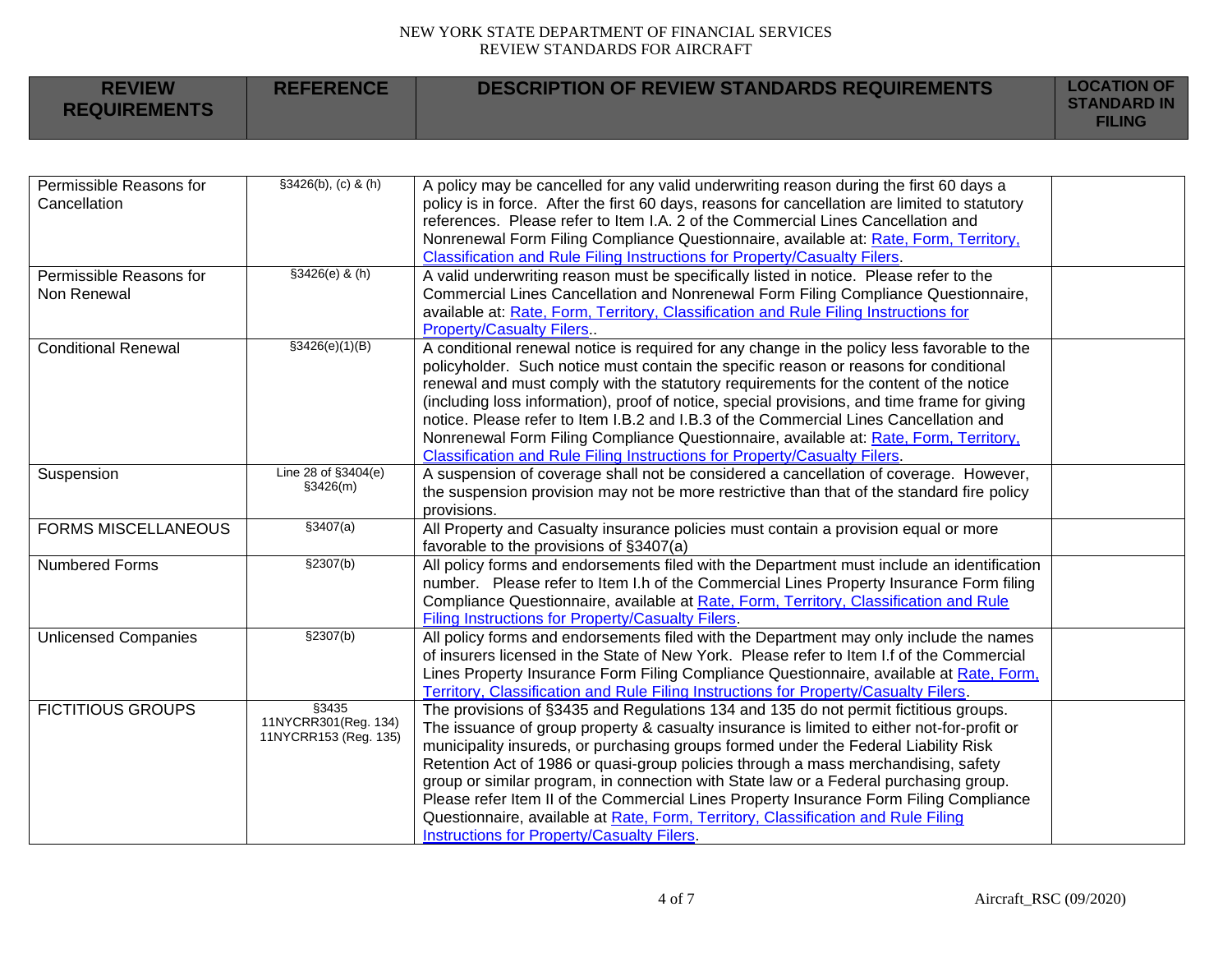| <b>REVIEW</b><br><b>REQUIREMENTS</b> | <b>REFERENCE</b> | DESCRIPTION OF REVIEW STANDARDS REQUIREMENTS | <b>LOCATION OF</b><br><b>STANDARD IN</b><br><b>FILING</b> |
|--------------------------------------|------------------|----------------------------------------------|-----------------------------------------------------------|
|--------------------------------------|------------------|----------------------------------------------|-----------------------------------------------------------|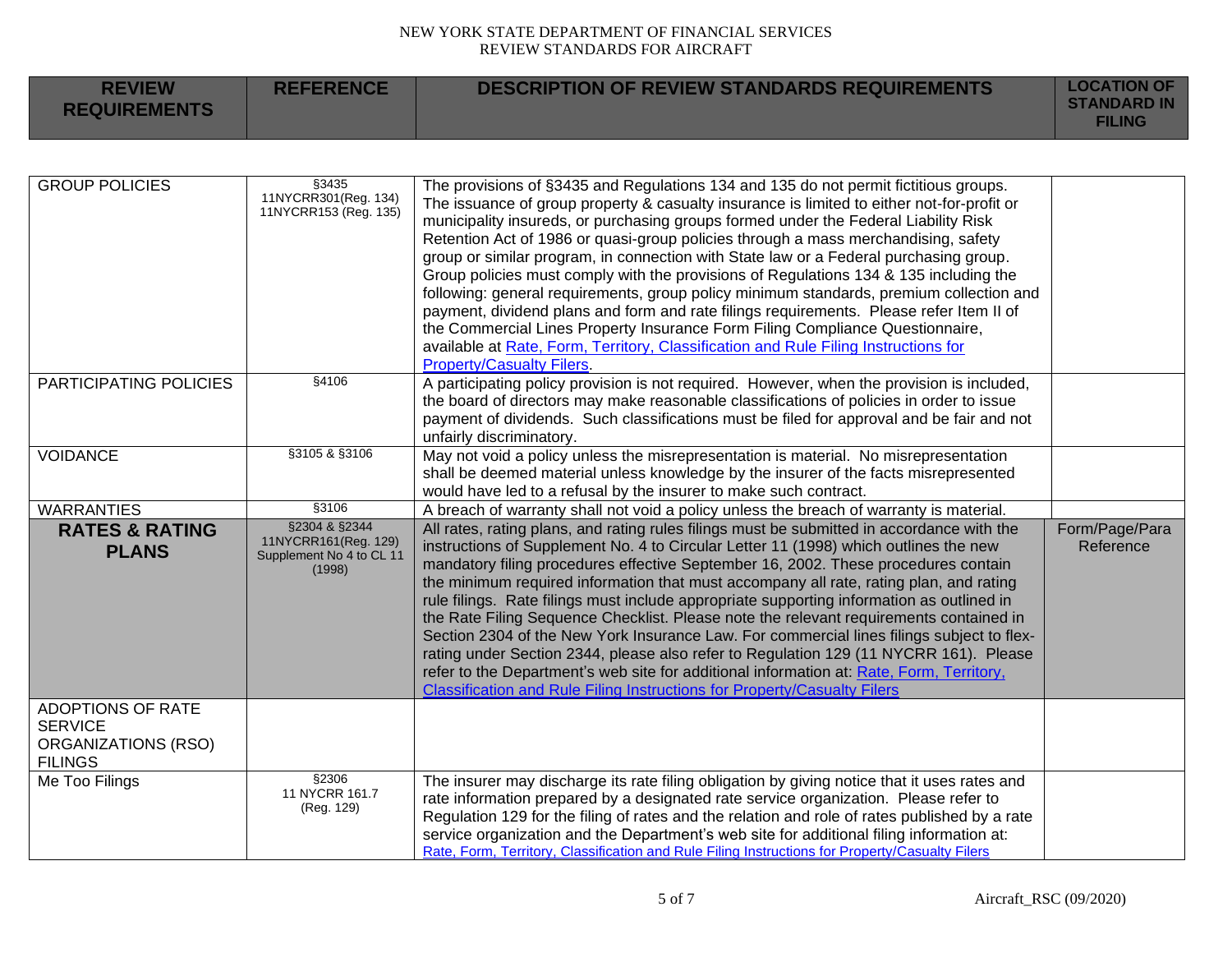| <b>REVIEW</b>                                   | <b>REFERENCE</b>                            | <b>DESCRIPTION OF REVIEW STANDARDS REQUIREMENTS</b>                                                                                                                                   | <b>LOCATION OF</b><br><b>STANDARD IN</b> |
|-------------------------------------------------|---------------------------------------------|---------------------------------------------------------------------------------------------------------------------------------------------------------------------------------------|------------------------------------------|
| <b>REQUIREMENTS</b>                             |                                             |                                                                                                                                                                                       | <b>FILING</b>                            |
|                                                 |                                             |                                                                                                                                                                                       |                                          |
| CONSENT-TO-RATE                                 | §2309                                       | The application for an excess rate is subject to prior approval. In addition, the application                                                                                         |                                          |
|                                                 |                                             | must include the insured's reasons and the application must be signed by the insured.                                                                                                 |                                          |
| <b>CREDIT SCORING AND</b>                       |                                             | The use of credit scoring and reports is limited to the initial underwriting and/or initial tier                                                                                      |                                          |
| <b>REPORTS</b><br><b>INDIVIDUAL RISK RATING</b> | §2305                                       | placement of the risk.                                                                                                                                                                |                                          |
|                                                 | 11NYCRR161.12                               | Individual Risk Submissions not subject to prior approval shall not filed with the<br>Department. All such information shall be retained in the insurer's individual underwriting     |                                          |
|                                                 | (Reg. 129)                                  | file for each policy issued for a period of five years from the date of first issuance of such                                                                                        |                                          |
|                                                 |                                             | policy.                                                                                                                                                                               |                                          |
| <b>PRICING</b>                                  | §2304 & §2344                               | The following web site contains the mandatory filing procedures:                                                                                                                      |                                          |
|                                                 | 11NYCRR161(Reg. 129)<br>CL 19 (1992) & CL 4 | Rate, Form, Territory, Classification and Rule Filing Instructions for Property/Casualty Filers                                                                                       |                                          |
|                                                 | (1996)                                      |                                                                                                                                                                                       |                                          |
| <b>Minimum Premium Rules</b>                    |                                             | Minimum Premium Rules- the submission should evidence the relationship between the                                                                                                    |                                          |
|                                                 |                                             | amount charged as a minimum premium and the costs associated with producing the                                                                                                       |                                          |
|                                                 |                                             | policy or coverage. Return Premium/Minimum Earned Premium Rules - the submission                                                                                                      |                                          |
|                                                 |                                             | should specify that the policy will be pro-rated or short-rated due to mid-term termination                                                                                           |                                          |
|                                                 |                                             | of the policy. Premium may be considered fully earned only for policies insuring special                                                                                              |                                          |
| <b>Multi Tiering</b>                            |                                             | events that are only a few days in length.<br>Eligibility requirements for each tier must be submitted. The tier eligibility requirements                                             |                                          |
|                                                 |                                             | must be specific and mutually exclusive, so that no insured would be eligible for more                                                                                                |                                          |
|                                                 |                                             | than one tier. The rate effects of the tier eligibility requirements should not be duplicated                                                                                         |                                          |
|                                                 |                                             | in any rating plans. Justification must be provided for the rate differential for each tier.                                                                                          |                                          |
| <b>Payment Plans</b>                            |                                             | Payment plans are outside of the rating structure, and do not have to be filed with the                                                                                               |                                          |
|                                                 |                                             | Department or included as part of the manual rates.                                                                                                                                   |                                          |
| Service Charges                                 |                                             | Late payment fees, reinstatement fees, and premium installment fees are to be classified                                                                                              |                                          |
|                                                 |                                             | as service fees that are outside of the rating structure, and do not have to be filed with                                                                                            |                                          |
|                                                 | \$2344                                      | the Department or included as part of the manual rates.                                                                                                                               |                                          |
| <b>RATING PLAN</b><br><b>REQUIREMENTS</b>       | 11NYCRR161.8 (Reg.                          | Rating plans are subject to prior approval. Even if the insurer is adopting a rating plan<br>from a Rate Service Organization (RSO) without modification, such plan is subject to the |                                          |
|                                                 | 129)                                        | prior approval requirements.                                                                                                                                                          |                                          |
| <b>Composite Rating</b>                         |                                             | For rating plan rules and standards, please refer to Regulation 129 and item RP-1 and                                                                                                 |                                          |
|                                                 |                                             | RP-2 of the Rate Filing Sequence Checklist, available at: Rate, Form, Territory,                                                                                                      |                                          |
|                                                 |                                             | Classification and Rule Filing Instructions for Property/Casualty Filers.                                                                                                             |                                          |
| <b>Expense Reduction Plan</b>                   |                                             | For rating plan rules and standards, please refer to Regulation 129 and item RP-1 and                                                                                                 |                                          |
|                                                 |                                             | RP-2 of the Rate Filing Sequence Checklist, available at: Rate, Form, Territory,                                                                                                      |                                          |
|                                                 |                                             | Classification and Rule Filing Instructions for Property/Casualty Filers.                                                                                                             |                                          |
| <b>IRPM</b>                                     |                                             | For rating plan rules and standards, please refer to Regulation 129 and item RP-1 and                                                                                                 |                                          |
|                                                 |                                             | RP-2 of the Rate Filing Sequence Checklist, available at: Rate, Form, Territory,                                                                                                      |                                          |
|                                                 |                                             | Classification and Rule Filing Instructions for Property/Casualty Filers.                                                                                                             |                                          |